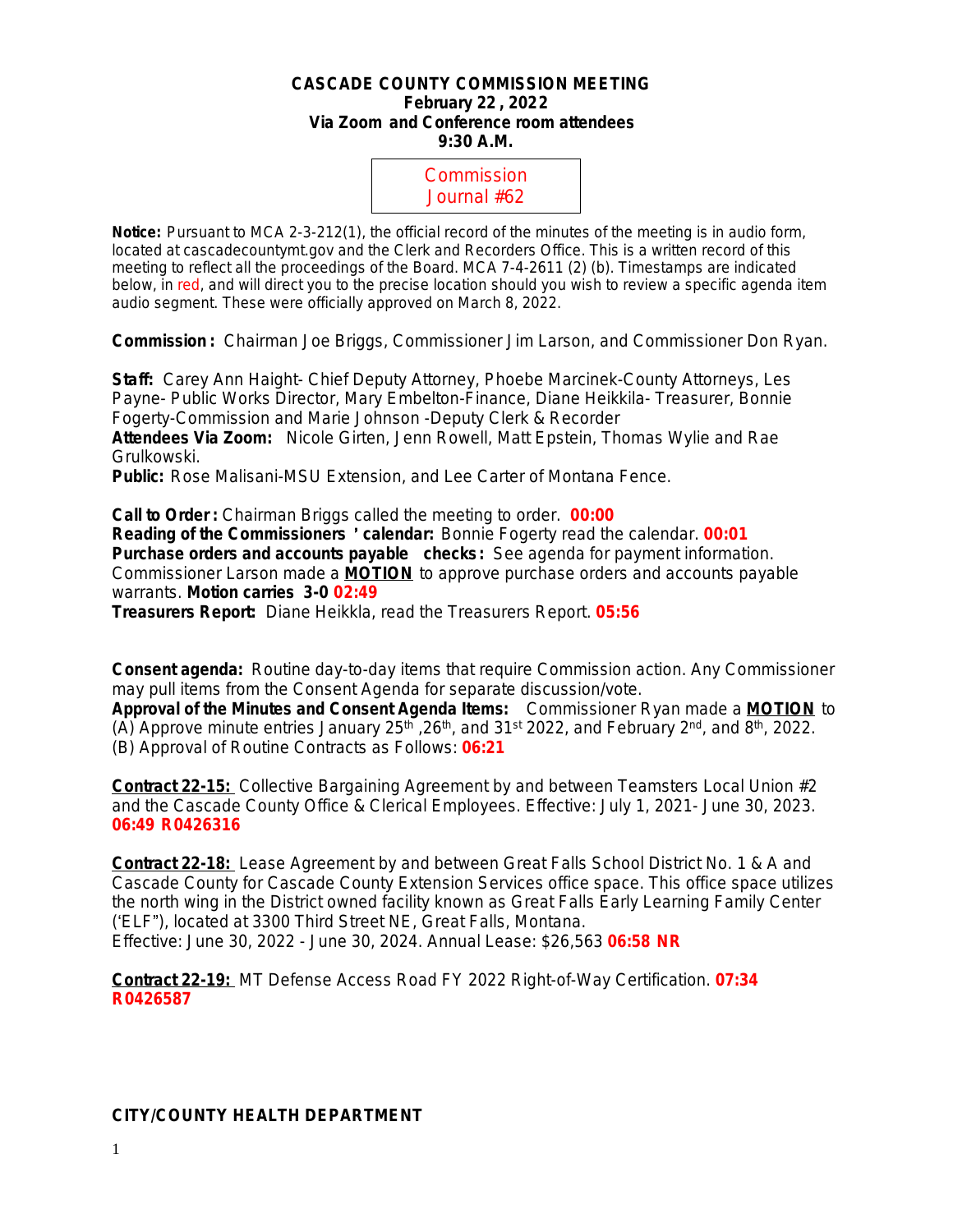**Resolution 22-14:** Budget Appropriation within Fund #2270 increasing budget authority due to a funding from MT DPHHS Task Order 22-07-4-51-013-0 to hire a STD Disease Intervention Specialist. Total Amount: \$32,704 (Ref: Contract 22-06) **07:53 R0426314 Motion carries 3-0 to approve items on the consent agenda 08:34**

### **Agenda Item #1**

### **Motion to Approve or Disapprove**

**Contract 22-13:** Contract with Montana Fence for the removal and replacement of the ExpoPark Racetrack fence and gates. Total Cost: \$148,910 **08:54 R0426586** Les Payne read the background for this contract. **10:21**

Commissioner Larson made a **MOTION** to approve Contract #22-13, for Montana Fence, for the removal and replacement of the ExpoPark Racetrack fence and gates, for a total cost of \$148,910.00. *Some discussion on this contract.* **Motion carries 3-0 12:49 R0426586**

# **Agenda Item #2**

### **Motion to Approve or Disapprove**

**Contract 22-14:** Professional Services Agreement with Big Sky Civil & Environmental Inc. for the Simms Road Project. Total Cost: \$17,080 **R0426315** Les Payne read the background for this contract. **13:59**

Commissioner Ryan made a **MOTION** to approve Contract 22–14, proposal from Big Sky Civil & Environmental Inc, for the professional service's agreement, for the Simms Road Project, for a total cost of \$17,080.00 and instruct staff to complete the contracting process. **Motion carries 3- 0 14:04**

### **Agenda Item #3**

### **Motion to Approve or Disapprove**

**Contract 22-16:** Management Plan between Cascade County and TD&H Engineering for the Armington Bridge Replacement Project. **R0426317** Mary Embelton presented this contract. **16:18**

Commissioner Larson made a **MOTION** to approve Contract 22–16, Cascade County and TD&H Engineering Management Plan in accordance with the Montana Coal Endowment Program grant start-up requirements. **Motion carries 3-0 16:58**

### **Agenda Item #4**

### **Motion to Approve or Disapprove**

**Contract 22-17:** Contract with Montana School Equipment Company for the removal and replacement of an Air Curtain at the Pacific Steel & Recycling Arena at the MT ExpoPark. Total Cost: \$55,232 **R0426318**

Les Payne read the background for this contract. **18:24**

Commissioner Ryan made a **MOTION** to approve Contract 22-17, for Montana School Equipment Company for the removal of the old curtain and replaced with a new air curtain, for a total cost of \$55,232.00 **Motion carries 3-0 19:45**

### **Agenda Item #5**

### **Motion to Approve or Disapprove**

**Sand Coulee Fire Fee Service Area Board Appointment Vacancy) Term Expiration**

Applicants: Stacey Byrne & Ashlee Reese with one (1) vacancy with a term expiration of May 31, 2024. (Filling seat vacated by Karla McCale)